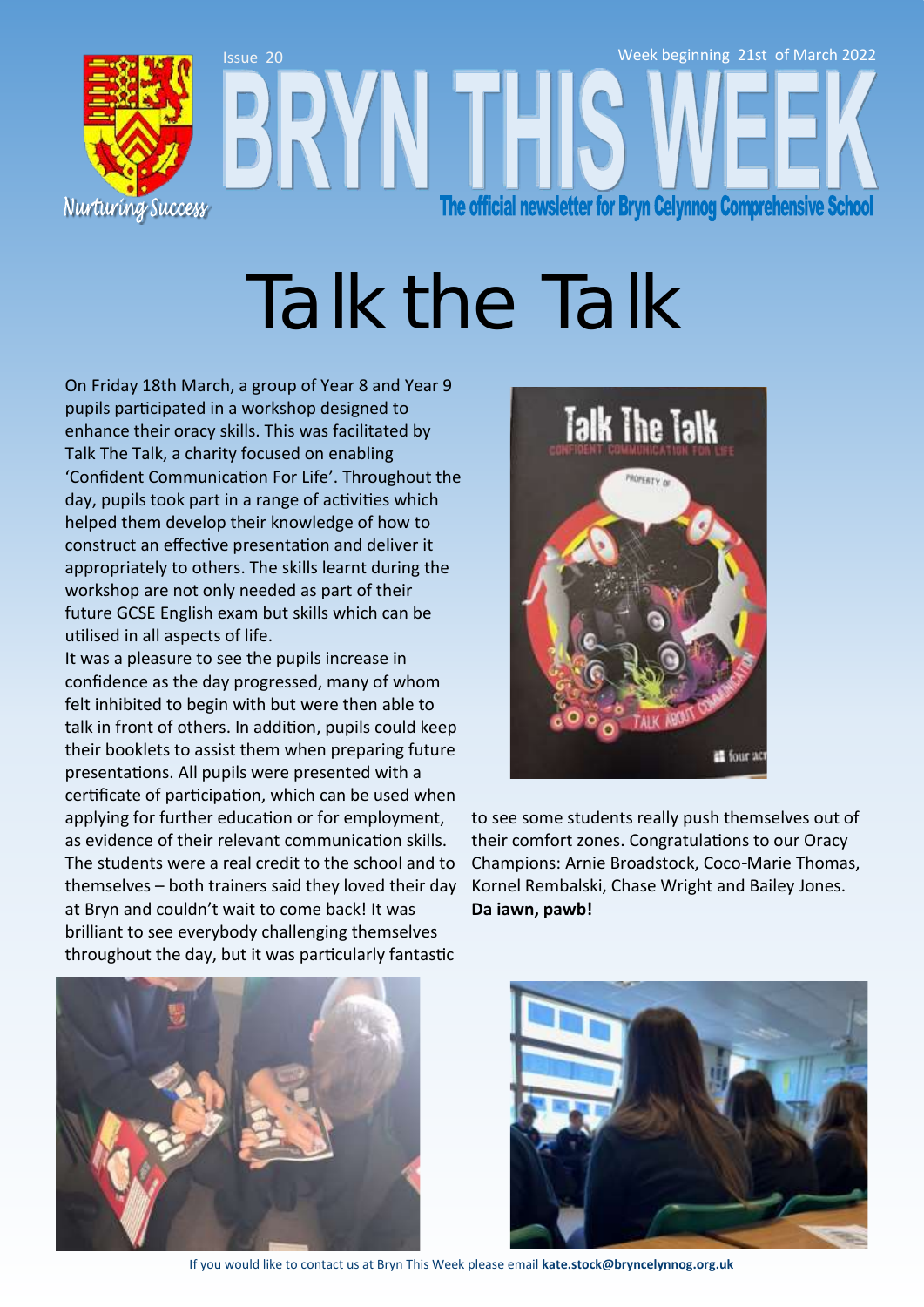

Last Friday some HQ pupils from years 9-11 participated in a Consultation on 'Reshaping the Curriculum for 14-16 year olds'.

Their participation and behaviour was excellent, a credit to Bryn.





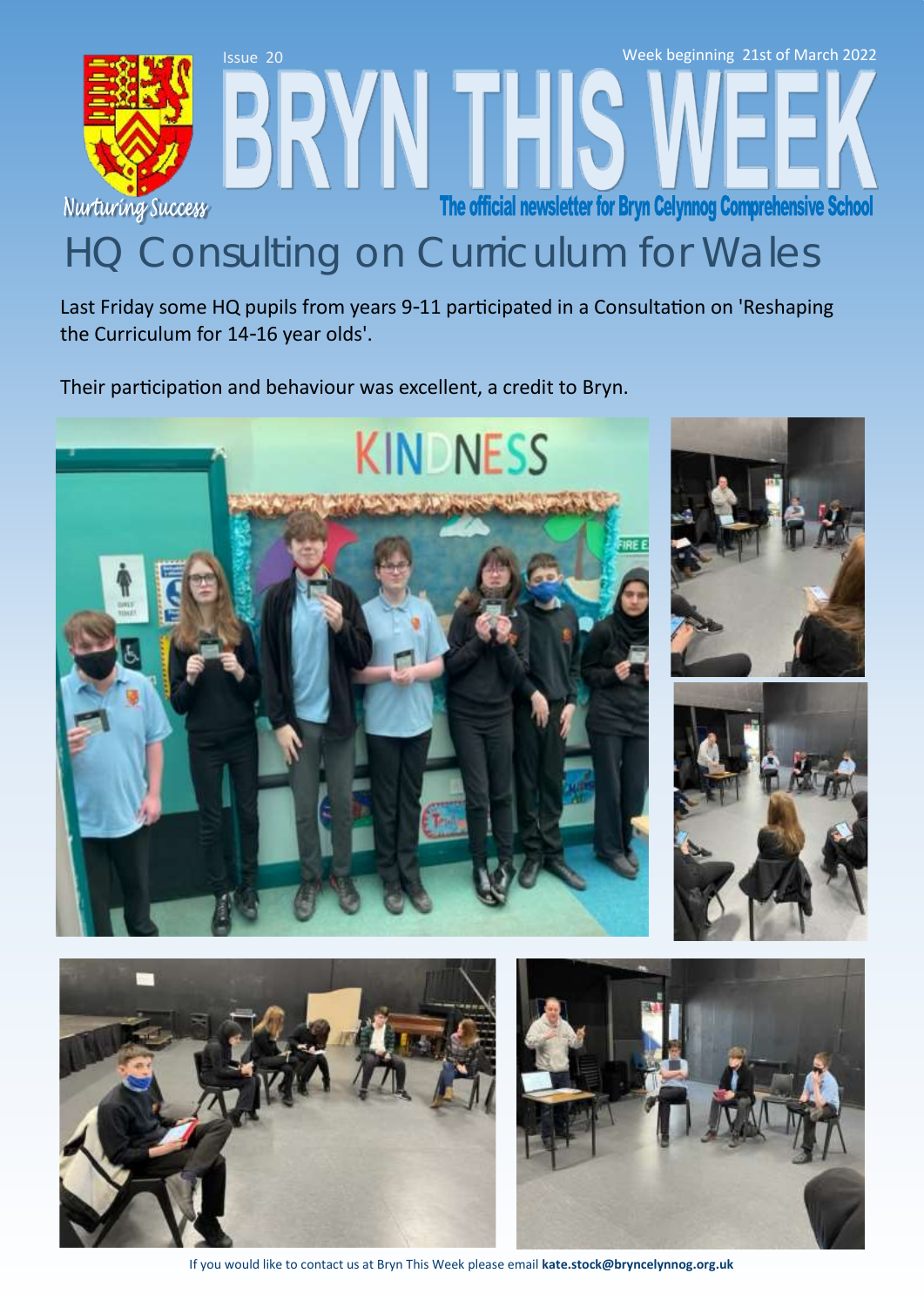





The official newsletter for Bryn Celynnog Comprehensive Schoo

## International Women's Day Competition Winner You Can Count On Bryn Celynnog

In a recent Bryn this Week issue we advertised that the Further Maths Support Programme Wales were running several events for International Women's Day. Following those events, we are pleased to announce that Erin Cook, Year 10, won a prize in the competition. This was a national competition sent to schools across Wales. Erin has won an Amazon voucher for correctly answering the following question:

In the Western Calendar dates of the year are written in the form

day/month/year

using Arabic numerals:

 $D_1D_2/M_1M_2/Y_1Y_2Y_3Y_4$ 

Some days written in such a way, have no repetition of a digit.

For example  $23/05/1967$  But not  $07/12/1974$  is not such a date as  $M_1 = Y_1 = 1$  and  $D_2 = Y_3 = 7$ .

#### 08/03/2022

International Women's Day (IWD) is 8<sup>th</sup> of March and this year, when written in the western calendar form, has exactly **two** digits repeated **three** times, that is 0 and 2

Questions for you to try out:

Q: Only going forwards in time: When is the next date that IWD will have exactly two digits repeated three times?

Q: How many dates in the 21st century (all years from 2001 to 2100 inclusively) have no digits repeated? Why?

Q: How many dates in year 2022 are like IWD having 0 repeated three times and 2 repeated three times and the other digits are distinct with no repetition?

#### **Can you work out the answer?**

**To see Erin's solution to the problem please visit the last page of the newsletter.**

| <b>UP COMING EVENTS</b>        |                                              |  |
|--------------------------------|----------------------------------------------|--|
| Date                           | Event                                        |  |
| Thursday 31st March            | Year 10 Parents' Evening                     |  |
| Thursday 7th April (POSTPONED) | <b>Academic Achievements Awards Ceremony</b> |  |

If you would like to contact us at Bryn This Week please email **kate.stock@bryncelynnog.org.uk**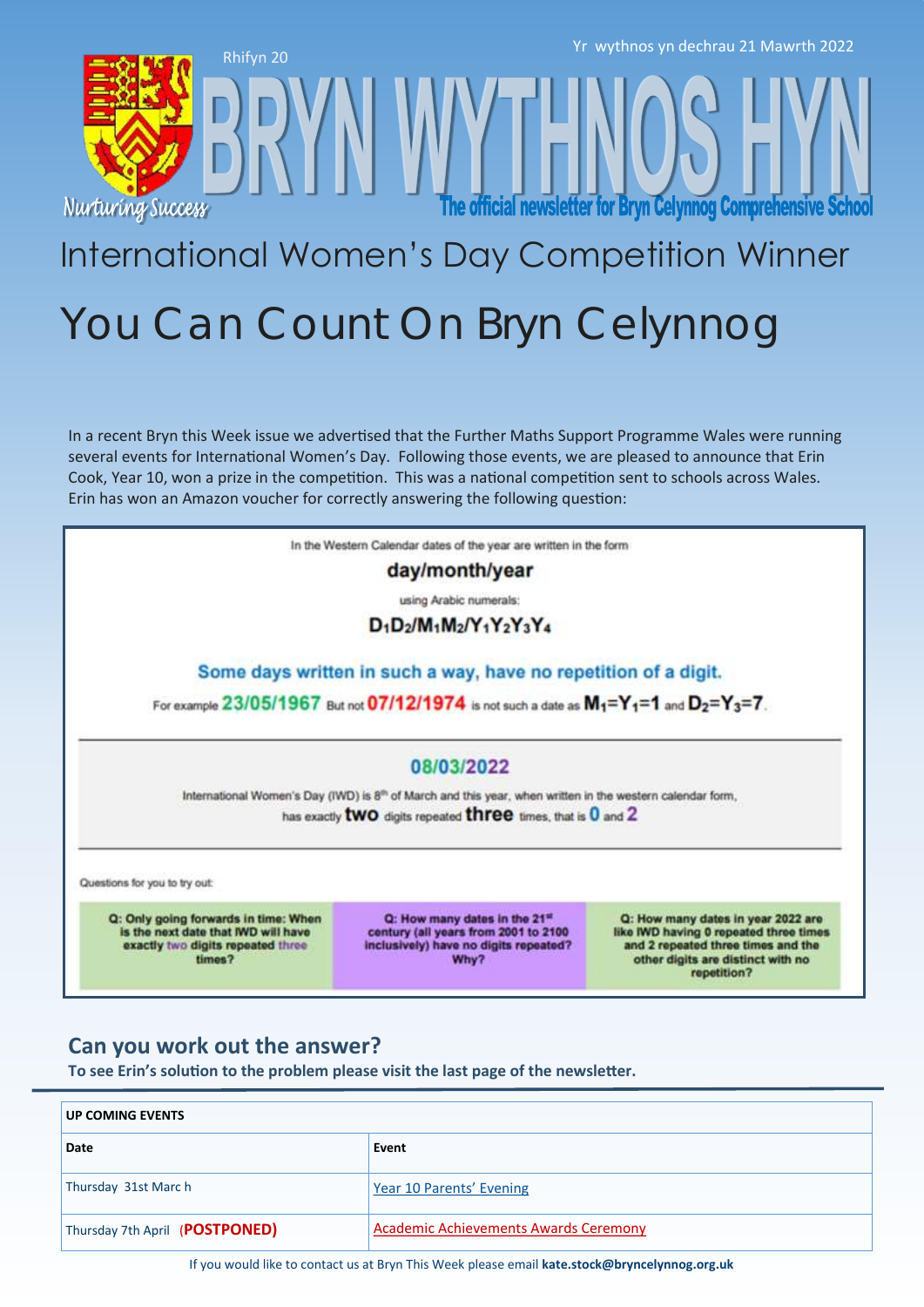

## **Mental health - you're not alone**

By Harri Geeson, Year 11

Mental health. This is one of the most important aspects of a person. You need it, it makes you who you are and when your mental health slips it can be a massive detriment to all aspects of your life. With the last two years being extremely challenging for most people and affecting everyone in some way, it can be difficult to bring yourself back up. When you get low, you need all the help you can get. Letting your physical and mental health slip can have really serious results and lead to so many other problems.

For year 7 pupils, it can seem scary moving from primary to secondary especially after having to deal with Covid at such a young age, and growing up itself can be really scary anyway. Providing them with a network of support that includes parent, teacher and friends can help more than you think and create a more adjustable and less frightening experience. For years 8,9 and 10, who are also still growing up, providing them with the same support can be extremely helpful.

Year 11 are going into their last few months in school and will soon be moving on to

jobs, college, and other massive steps in their lives. Even though it is exciting, it can also be petrifying for them. Stress levels are high, everyone is trying to cram in their lastminute revision for GCSEs as well as trying to keep healthy, mentally and emotionally. This is extremely difficult and takes a lot of energy and motivation which some people do not have so support from school and at home is required.

Other issues that can affect young people's mental health are negative self-image which can make you feel out of place and create anxiety, and it hurts. Another one is substance abuse, which can change people's moods, the way they eat, the way they sleep and the way they are. It damages families and friendships and destroys the person using it mentally and physically.

Please remember that you are not alone with your mental health, there is always help and there is always light at the end of tunnel. Please speak to someone and ask for help. If you don't want to talk to someone in school or at home, [www.kooth.com](http://www.kooth.com) offers free, safe and anonymous support. I wish you all well with your mental health and emotional well-being: keep going you're all so strong!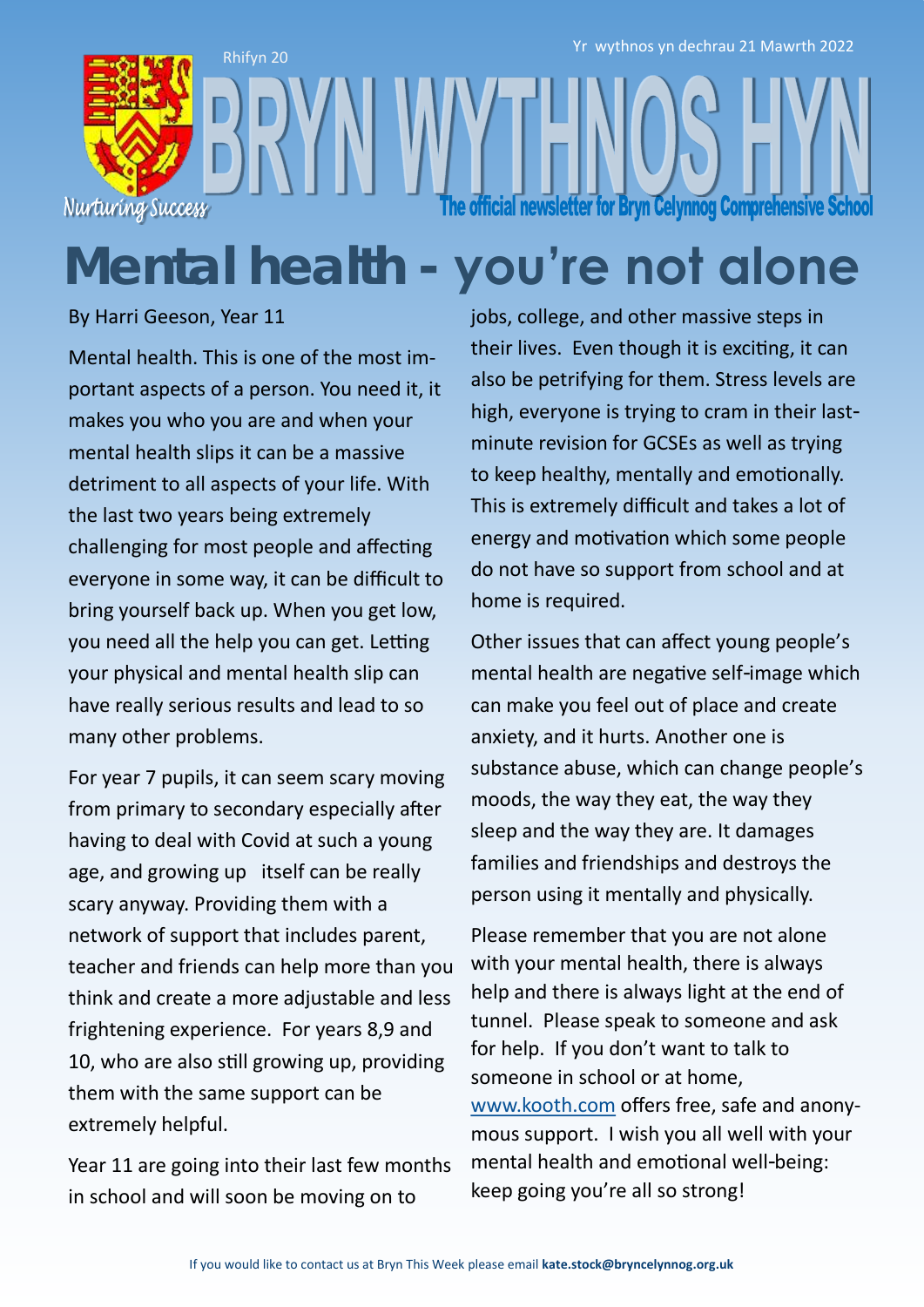Yr wythnos yn dechrau 21 Mawrth 2022

fficial newsletter for Bryn Celynnog Comprehensive

### Office 365

Nurturing Success

Rhifyn 20

All pupils at Bryn Celynnog have access to the latest Microsoft Office applications as well as other cloud-based services. Microsoft Office 365 is your Office in the cloud! It will allow you to create, collaborate, edit, communicate and save school work as well as homework on your online space.

You will be able to access work on a range of devices, including PCs, laptops, tablets and smart phones. Microsoft 365 can be accessed at home, in school or on the go, provided you have an internet connection. Students can access their 365 account with their school email via the link on the Bryn Celynnog Home page. [Login Web Page](https://www.office.com/)



All students have been invited to a [Microsoft Team](https://teams.microsoft.com/edustart) for each of their subject areas. Teams is used primarily as a communication channel but will also house learning resources and allow teachers to set assignments and homework.



**Forms you can use to answer your homework quizzes and receive instant feedback. Develop surveys and quizzes of your own and share with your peers and teachers.** 

Student email format: **username@bryncelynnog.org.uk** 

Password is the same as the password used to access the school network.

For help accessing your 365 account please select the link [O365 Help](https://bryncelynnog.org.uk/wp-content/uploads/2021/09/Accessing-your-Office-365-Account.pdf)

Or contact Mrs K Stock at [Kate.stock@bryncelynnog.org.uk](mailto:kate.stock@bryncelynnog.orguk) if you have any further queries regarding Office 365.

**Parental consent is required for students to access and use 365 applications.**

**Please do not forget to complete, sign and hand in a consent form to your form tutor or Mrs Stock.**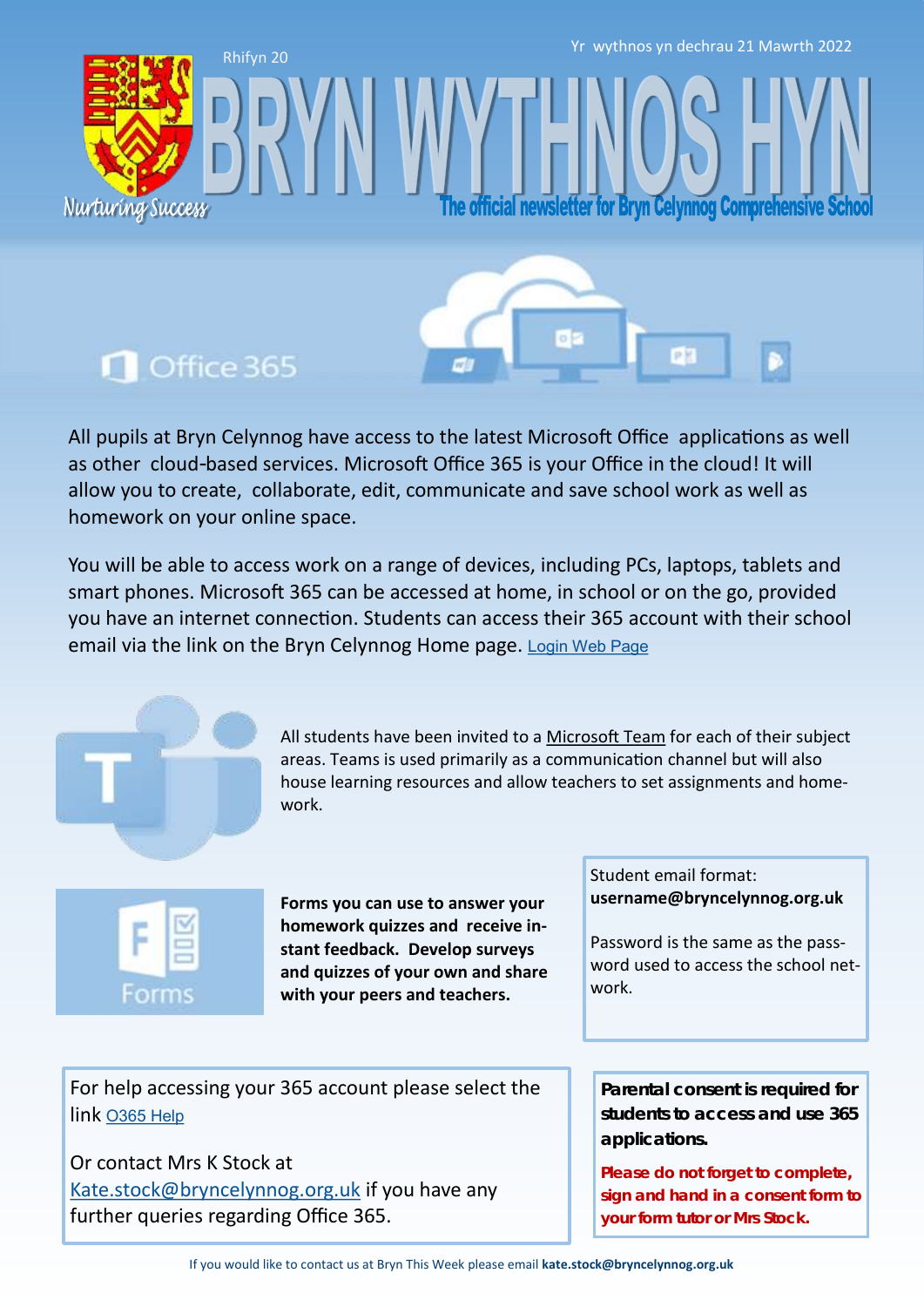# Issue 20 Week beginning 21st of March 2022**Class**

#### **Pupil Accounts**

Pupils have been given access to their own account, which they will be able to log into via a computer/mobile phone app or by speaking with their Form Tutor.

Once a pupil has logged into their account they will be able to see their behaviour points and have access to the Reward Store, where they can purchase rewards online with the positive points they have collected.

#### **Rewards Store**

Rewards are an acknowledgement of pupils' hard work and effort both in the classroom and around the school. There is a constant expectation that all pupils will be praised and rewarded. Pupils will be notified when they receive positive points by their classroom teacher and can monitor their score via the ClassCharts website or App. Positive points also link directly to the Rewards Store in ClassCharts. Pupils can purchase their chosen item from the app and collect it in school. The current list of available items is listed in the Rewards Store.

#### **Parent Account**

Every child has a unique access code, please use this code to create an account by going to the website below:

#### <https://www.classcharts.com/parent/login>

or alternatively you can search your app store to download the ClassCharts app free of charge. Once on the ClassCharts website/app we advise that you listen to the short tutorial to assist you in logging in. If you have more than one child at Bryn Celynnog you can use the plus sign in the top right hand corner with the additional access codes you have received. If you have any queries please contact Miss Jacobs on **[Hayley.Jacobs@bryncelynnog.org.uk](mailto:hayley.jacobs@bryncelynnog.org.uk)**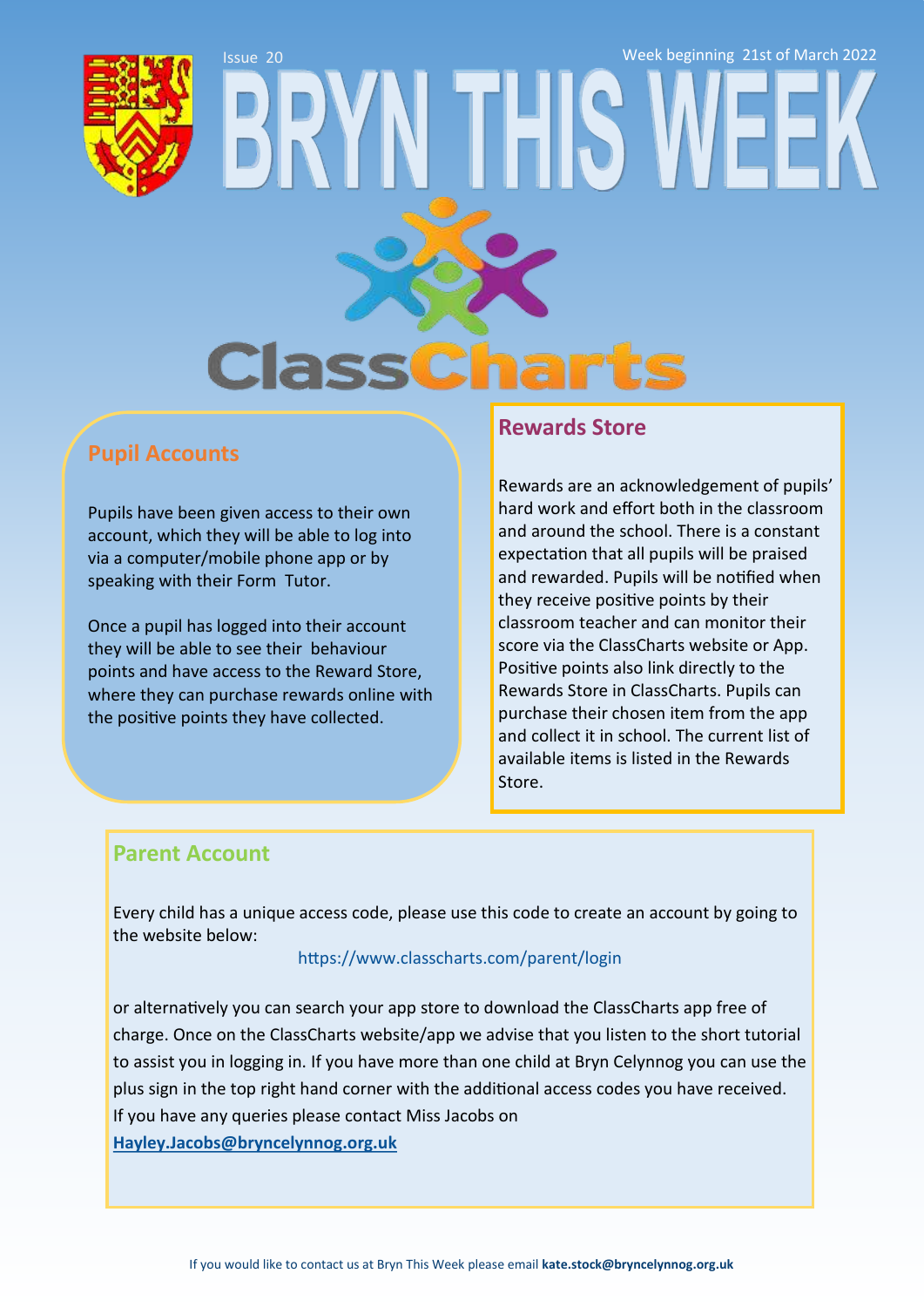Rhifyn 20 Yr wythnos yn dechrau 21 Mawrth 2022



## **ClassCharts Behaviour Management**

WY IFN

We have a very clear behaviour management system in place, which your child should already be aware of. Members of staff follow this system to deal with poor behaviour in lessons to ensure effective learning is able to take place. A range of consequences and sanctions are in place for pupils who do not uphold our simple and achievable expectations:

- **D1 -** This is issued to a pupil when a member of staff has to speak to them regarding their behaviour in lesson. The pupil is told that they are now on a D<sub>1</sub>.
- **D2** This is issued when a pupil has been moved to a new seat due to persistent poor behaviour. This is the second time a teacher has had to speak to a pupil during the lesson.
- **D3**  This is issued when a pupil has had to be spoken to for the third time about their behaviour. This may be issued if a pupil is consistently disrupting the class/not following instructions or continued poor behaviour. When a D3 is issued the Head of Faculty will remove the pupil from the lesson.
- **D4** Pupils who proceed through sanctions D1 D3 and fail with the Head of Faculty intervention are sent to the D4L room and issued a D4.

#### **Removal to Discipline for Learning (D4L) room will be immediate for:-**

- Serious behaviour out of lessons
- Verbal abuse
- Behaviour towards others which is considered dangerous
- Damage to, or theft of, school property or that of others.